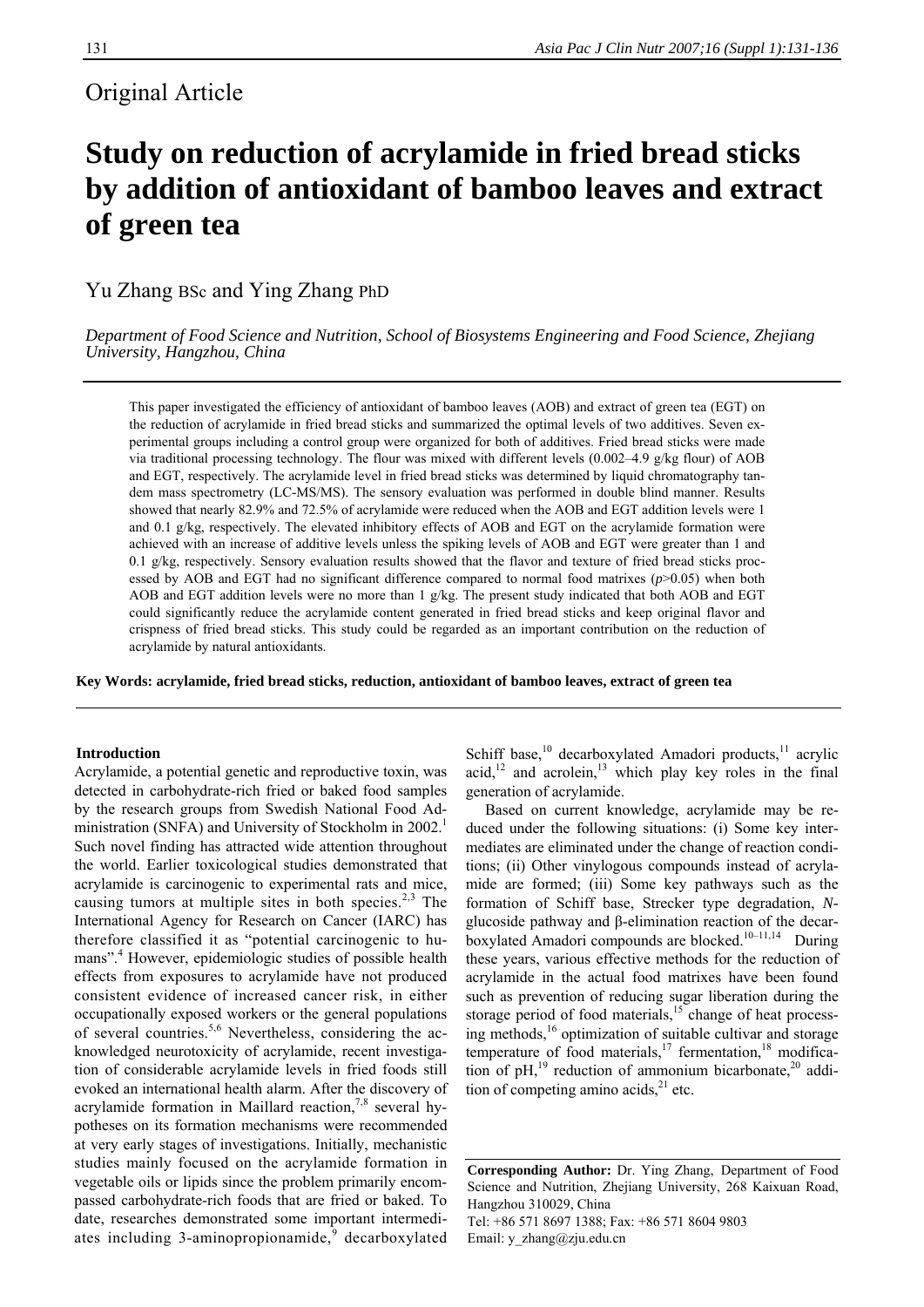However, few studies reported the effective way to reduce acrylamide by the addition of food antioxidants. For instance, a weak reduction effect on the acrylamide formation was found via the addition of ascorbic acid in a potato-based model. $^{22}$  Furthermore, nearly 50% reduction of acrylamide occurred after the addition of a flavonoid spice mix.<sup>23</sup>

 Antioxidant of bamboo leaves (AOB), a pale brown powder extracted form bamboo leaves, was capable of blocking chain reactions of lipid autooxidation, chelating metal ions of transient state, scavenging nitrite compounds and blocking the synthetic reaction of nitrosamine reported by our previous study.<sup>24</sup> Moreover, AOB was testified to be a strong antioxidant activity and inhibitory effect on transition metal ion and free radical induced deterioration of macromolecules *in vitro*. 25 In addition, AOB was allowed to be added into puffed foods, meat products, fried foods and edible oils authorized by Ministry of Health, P. R. China. The main functional components in AOB are flavonoids, lactones and phenolic acids while flavone *C*-glucosides are a group of representative flavonoids in  $AOB<sup>26</sup>$  On the other hand, extract of green tea (EGT) is also demonstrated as a strong antioxidant applied in many food matrixes.<sup>27</sup> It is well known that four kinds of flavanols, i.e. epicatechin (EC), epicatechin gallate (ECG), epigallocatechin (EGC), and epigallocatechin gallate (EGCG) are the main components in EGT. AOB and EGT have been both approved as two kinds of food antioxidants in Chinese national standards (*i.e.* GB-2760). Meanwhile, the safety of both natural antioxidants was systematically demonstrated in previous studies.<sup>28,29</sup> Addition of edible plant extracts in various products to exert their special effects is a potential technique for reduction of acrylamide in corresponding foods.

 Fried bread sticks, a kind of all-time favorite cereal breakfast food for Chinese and Asian people, have similar processing style with lots of Western fried foods. Studies conducted so far indicated that moderate protein and high carbohydrate foods such as potatoes developed substantially higher levels of acrylamide under heating conditions.7,8 Therefore, fried bread sticks probably have high risk exposure of acrylamide under heating conditions. However, to our best knowledge, few published papers in peer-review journals reported the acrylamide content in fried bread sticks. China has a huge population and hundreds of millions of people consume fried bread sticks as their breakfast in everyday life, so it is very indispensable to find a feasible way to reduce acrylamide levels in this product.

# *The aims of this study were*

(i) to investigate the effect of AOB and EGT on the reduction of acrylamide in fried bread sticks; (ii) to summarize the optimal levels of two additives, which can be applied in this product.

### **Materials and methods**

#### *Materials*

The wheat flour, yeast and baking soda used for the preparation of fried bread sticks were purchased from a local supermarket in Hangzhou (April, 2005). AOB was prepared from the bamboo leaves of *Phyllostachys nigra* var. *henonis* identified by Research Institute of Subtropical Forestry of the Chinese Academy of Forestry (Hangzhou, China). Briefly, fresh bamboo leaves were collected during the autumn season in Anji district (Zhejiang, China) and air dried. The coarse powder of bamboo leaves was obtained by crashing into the size of 20–40 mesh and 10 g powder was extracted with the time of 1 h by 100 ml 30% (v/v) ethanol aqueous solution using the hot reflux method. The filtrate was then isolated by membrane filtration to remove macro- and micro-molecular components such as polysaccharides and minerals. Finally, AOB was obtained after concentrating in vacuum and spray drying. EGT was a gift from Professor Xianqiang Yang in Department of Tea Science (Zhejiang University, Hangzhou, China). The total content of four main flavanols (EC, ECG, EGC and EGCG) was approximately 98%.

#### *Chemicals*

Acrylamide (99%) and  ${}^{13}C_3$ -labelled acrylamide (isotopic purity 99%) were purchased from Sigma-Aldrich (St. Louis, MO, USA) and Cambridge Isotope Laboratories (Andover, MA, USA), respectively. Formic acid (96%) was obtained from Tedia (Fairfield, OH, USA) while methanol (HPLC-grade) was purchased from Merck (Whitehouse Station, NJ, USA). All of other solvents and chemicals used for the determination of acrylamide were of analytical grade.



**Figure 1.** The relationship between acrylamide levels and different conditions of (A) AOB and (B) EGT treatments in fried bread sticks (*n* = 6). Error bars designate standard deviation (SD) and different letters indicate significant differences via Duncan's multiple comparison test (*p*<0.05). AOB, antioxidant of bamboo leaves; EGT, extract of green tea.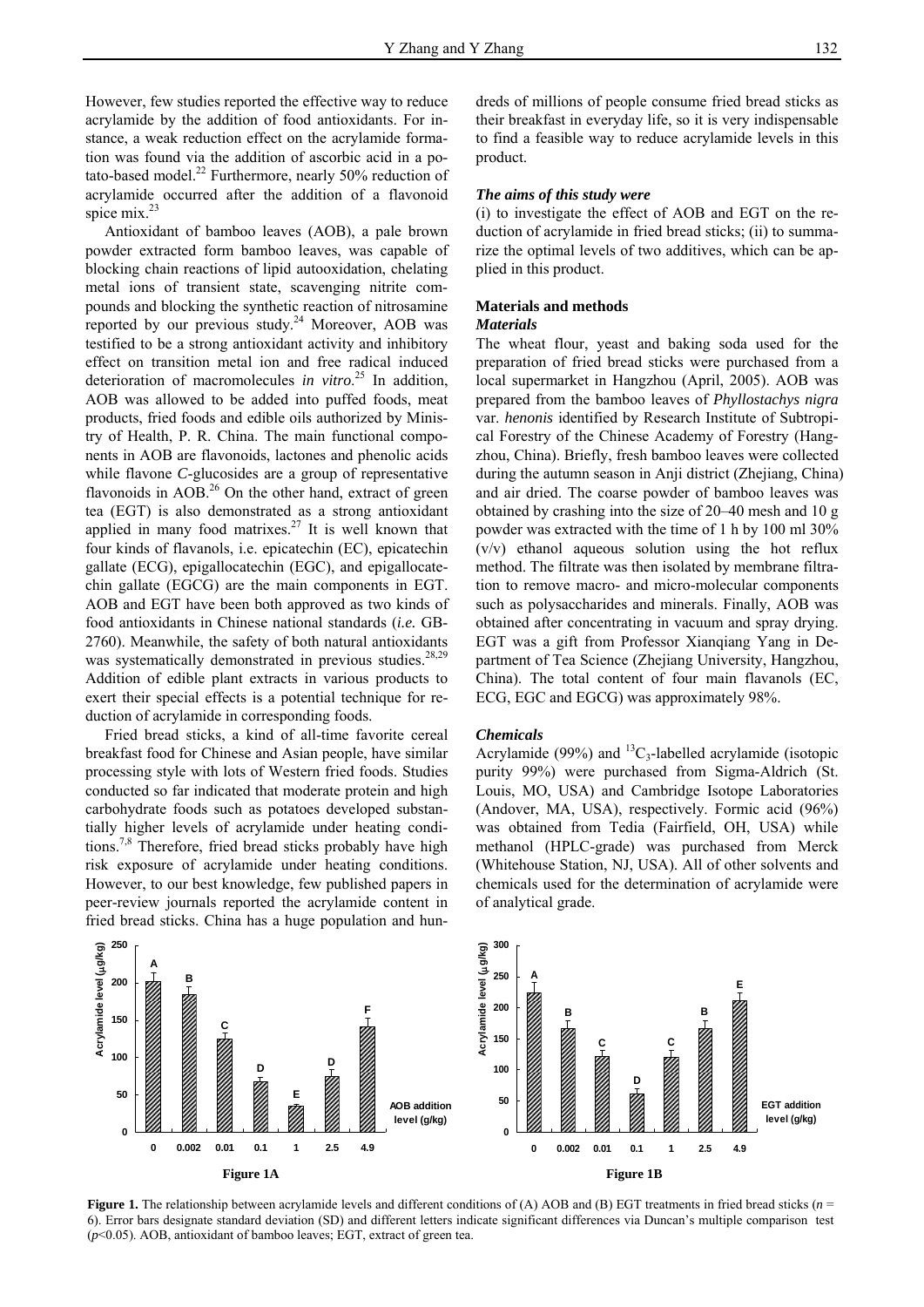|            | Addition level of AOB $(g/kg)$ |       |       |       |       |           |     |  |  |  |
|------------|--------------------------------|-------|-------|-------|-------|-----------|-----|--|--|--|
|            | Control                        | 0.002 | 0.01  | 0.1   |       | 2.5       | 4.9 |  |  |  |
| Color      |                                |       |       |       |       |           |     |  |  |  |
| Mean score | 4.7                            | 4.4   | 4.1   | 4.3   | 4.2   | 4.1       | ND  |  |  |  |
| $p$ value  | $\overline{\phantom{0}}$       | 0.193 | 0.081 | 0.269 | 0.052 | 0.051     | ND  |  |  |  |
| Flavor     |                                |       |       |       |       |           |     |  |  |  |
| Mean score | 4.1                            | 3.5   | 3.6   | 3.5   | 3.6   | 2.5       | ND  |  |  |  |
| $p$ value  | -                              | 0.313 | 0.138 | 0.217 | 0.212 | $0.013*$  | ND  |  |  |  |
| Texture    |                                |       |       |       |       |           |     |  |  |  |
| Mean score | 4.0                            | 3.8   | 3.6   | 3.4   | 3.3   | 3.2       | ND  |  |  |  |
| $p$ value  |                                | 0.591 | 0.373 | 0.111 | 0.132 | $0.003**$ | ND  |  |  |  |

**Table 1.** The sensory evaluation results of fried bread sticks with AOB treatments in different groups  $(n = 10)^{\dagger}$ 

† ND, the fried bread sticks treated with 4.9 g/kg of AOB were not evaluated because their sensory attributes were thoroughly unacceptable. Full score: 5.0; \* *p*<0.05, \*\* *p*<0.01.

#### *Preparation of fried bread sticks*

The preparation of fried bread sticks was conducted in the training kitchen of a restaurant according to the traditional technology and previous publication $30$  with some modifications. As for the AOB and EGT test groups, a sequence of addition levels, *i.e.* 0.002, 0.01, 0.1, 1, 2.5 and 4.9 g/kg of AOB and EGT were mixed with the wheat flour in advance. Therefore, AOB and EGT spiked wheat flour were used in corresponding AOB and EGT test groups respectively while non-spiked wheat flour was used in the control group. Then, a piece of dough in each group was prepared from selected wheat flour, yeast, baking soda and salt. The prepared dough was then mixed with water and set for about 8 h. After yeast fermentation, the dough was stretched on a flat board and cut into  $2\times15$  cm strips. Two of the strips were combined and stretched to about 25 cm long. About 15 of such combined strips were dipped into a wok containing heated vegetable oil maintained at 180±3 ºC and deep-fried to generate the product. The oil temperature was monitored by a hand-held thermocouple probe. After a certain period, final products were retrieved and set aside to cool and drain away the excess oil before packing for subsequent laboratory testing. All of fried products were then submitted for quantitative analysis of acrylamide. The experiments in each test group and control group were performed in sextuple repeats  $(n = 6)$ .

#### *Determination of acrylamide by LC-MS/MS*

The quantitative analysis of acrylamide was based on the pretreatment of selected final products and performed by liquid chromatography tandem mass spectrometry (LC-MS/MS) with electrospray positive ionization (ESI+) using a Micromass Quattro Ultima mass spectrometer coupled to Waters 2695 HPLC chromatograph. The separation of acrylamide was achieved with an Atlantis  $dC_{18}$ column (150 mm  $\times$  2.1 mm, 5 µm; Waters, Milford, MA, USA) according to the optimized LC and MS/MS conditions from our previous published methods.<sup>31</sup> The acrylamide levels in selective samples were quantified by the internal standard  $(^{13}C_3$ -acrylamide) method. The limit of quantification (LOQ) for acrylamide (10 μg/kg) was estimated by the MassLynx v4.0 software (Micromass, Manchester, Lancashire, UK).

#### *Sensory evaluation and statistical analysis*

Ten randomized volunteers were invited to score samples from the control and test groups in terms of color, flavor, texture and overall acceptability. Samples in each test group via coating with the different level of AOB or EGT were compared with samples in the control group. The sensory analysis was performed in double blind manner in order to eliminate the effect of subjective prejudice. Experimental data from acrylamide analysis were shown as mean  $\pm$  SD while statistical analysis was performed by Duncan's multiple comparison tests and paired Student's *t*-test to determine the significance differences for treatment means of acrylamide formation and sensory estimation results in different treatments, respectively.

#### **Results**

The correlation between acrylamide contents and different addition treatments of AOB and EGT in fried bread sticks was shown in Figure 1. Results indicated that fried bread sticks with 0.002, 0.01, 0.1, 1, 2.5 and 4.9 g/kg wheat flour of AOB treatments induced 8.5%, 38.4%, 66.4%, 82.9%, 63.0% and 29.9% reduction of acrylamide generation, respectively. Similarly, samples with the same addition levels of EGT treatments incurred 25.1%, 45.7%, 72.5%, 46.1%, 25.3% and 6.0% reduction of acrylamide formation. The acrylamide contents in all of AOB and EGT treated groups were significantly difference from that of the control group  $(p<0.01)$ . Results of Duncan's multiple comparison tests were also shown in Figure 1 and  $p<0.05$  was regarded as the mark of significant difference.

 The sensory evaluation results of fried bread sticks treated with AOB and EGT in different groups were shown in Table 1 and 2, respectively. The flavor and texture of fried bread sticks processed by AOB and EGT treatments had no significant difference compared to normal food matrixes (*p*>0.05) when both of AOB and EGT addition levels were no more than 1 g/kg. The color of samples could be regarded as no significant change (*p*>0.05) when the AOB and EGT treatment levels ranged 0.002–2.5 g/kg and 0.002–1 g/kg, respectively. However, the color of samples in the 2.5 g/kg of EGT treatment group showed great discrepancy compared to the control (*p*<0.01). Meanwhile, the sensory attributes of samples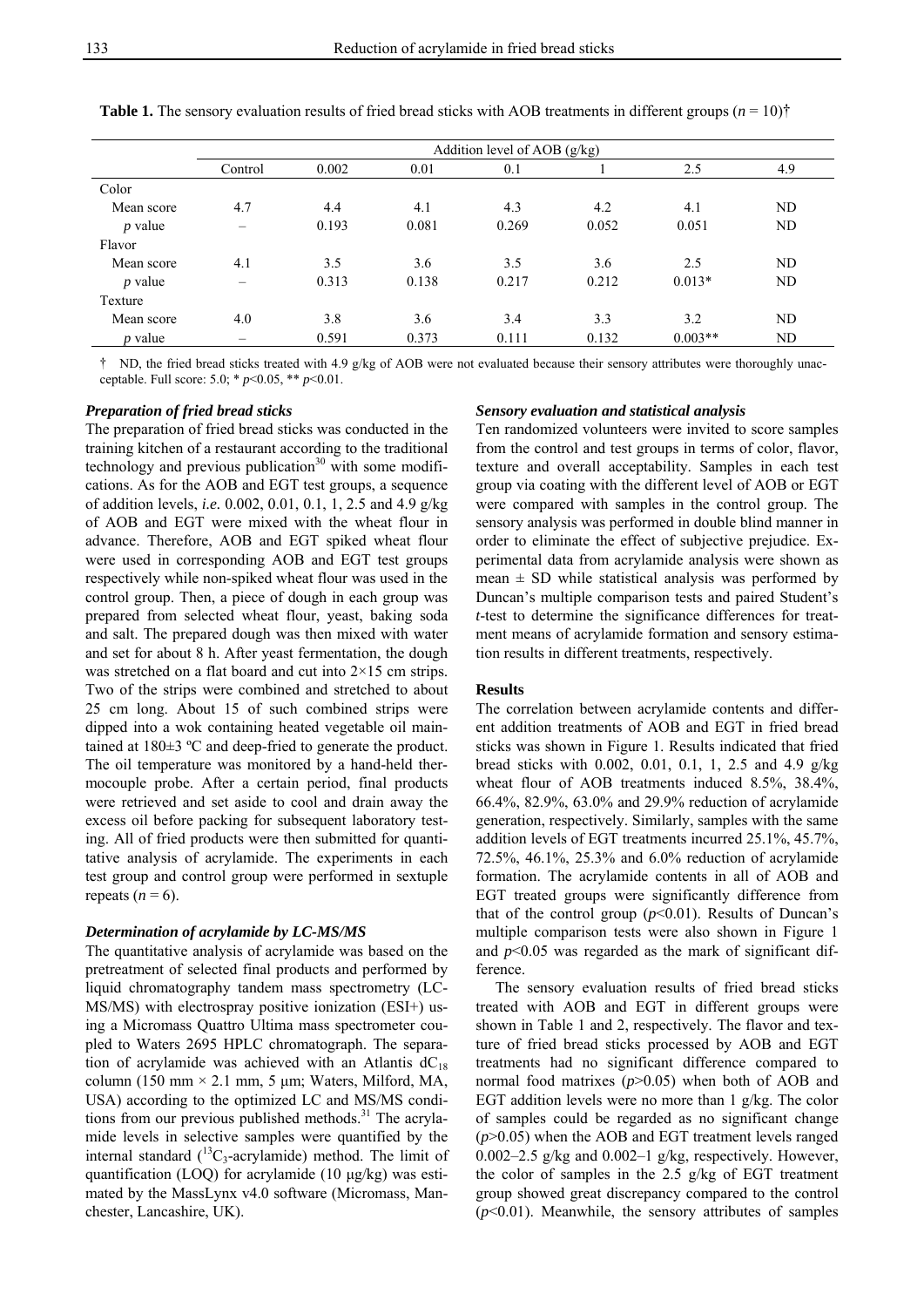|            | Addition level of EGT $(g/kg)$ |       |       |       |       |           |     |  |  |  |
|------------|--------------------------------|-------|-------|-------|-------|-----------|-----|--|--|--|
|            | Control                        | 0.002 | 0.01  | 0.1   |       | 2.5       | 4.9 |  |  |  |
| Color      |                                |       |       |       |       |           |     |  |  |  |
| Mean score | 4.9                            | 4.6   | 4.4   | 4.6   | 4.4   | 2.7       | ND  |  |  |  |
| $p$ value  |                                | 0.081 | 0.096 | 0.193 | 0.052 | $0.002**$ | ND  |  |  |  |
| Flavor     |                                |       |       |       |       |           |     |  |  |  |
| Mean score | 4.5                            | 4.0   | 4.0   | 3.7   | 3.0   | 2.3       | ND  |  |  |  |
| $p$ value  |                                | 0.397 | 0.138 | 0.070 | 0.138 | $0.003**$ | ND  |  |  |  |
| Texture    |                                |       |       |       |       |           |     |  |  |  |
| Mean score | 4.4                            | 3.7   | 3.7   | 3.7   | 3.8   | 2.0       | ND  |  |  |  |
| $p$ value  |                                | 0.066 | 0.088 | 0.132 | 0.111 | $0.001**$ | ND  |  |  |  |

**Table 2.** The sensory evaluation results of fried bread sticks with EGT treatments in different groups  $(n = 10)^{+}$ 

† ND, the fried bread sticks treated with 4.9 g/kg of EGT were not evaluated because their sensory attributes were thoroughly unacceptable. Full score: 5.0; \*\* *p*<0.01.

with 4.9 g/kg of AOB and EGT treatments could not be acceptable.

#### **Discussion**

In the present study, a less content of acrylamide (nearly 200 μg/kg) in fried bread sticks than other deep-fried cereal-based foods has been found. Addition of AOB and EGT greatly reduced the acrylamide content in the present food matrixes. Especially the acrylamide level in fried bread sticks could be reduced below 50 μg/kg under the optimal addition level of AOB or EGT. Such reduction phenomenon may be due to the fermentation with yeast before deep-frying and the use of antioxidants.

 The extensive fermentation with yeast may be one of possible ways to reduce acrylamide content in products of the present work. Free asparagine and sugars are both important precursors for acrylamide formation in cerealbased products. In general, most of the asparagine was utilized after 2 h of fermentation with yeast. Sourdough fermentation, on the other hand, did not reduce the content of free asparagine as efficiently but had a strong negative impact on asparagine utilization by yeast. Such results indicated that this type of fermentation may result in breads with higher acrylamide content than in breads fermented with yeast only. Compared with short fermentation time (30 min), longer fermentation (6 h) reduced acrylamide content in bread made with whole grain wheat 87%. For breads made with rye bran, the corresponding reduction was 77%.32 Nevertheless, Baardseth *et al.*<sup>33</sup> suggested that the lactic acid fermentation process of potato rods with *Lactobacillus plantarum* NC8 could also effectively reduce the acrylamide formation during production of French fries. Surprisingly, the contents of sugars (*i.e.* glucose, fructose and sucrose) declined greatly while the content of free asparagine remained largely unaffected during fermentation. Such observations indicated that the reduction of acrylamide was due to decreasing level of sugars rather than reduction of free asparagine. Unfortunately, an inevitable controversy about the effect of fermentation on the acrylamide generation made the researchers feel confused which factor induces the reduction of acrylamide during the fermentation process, *i.e.* via decreasing the content of free asparagine or sugars.

 In the present study, a significant reduction effect of two antioxidants on the acrylamide formation was found. Results of acrylamide contents in fried bread sticks showed the opposite concentration-dependent relationships in different ranges of AOB and EGT treatments (Fig. 1). Such reverse tendency on the reduction of acrylamide may relate to the inherent property of these two antioxidants and the antioxidant activity of food matrixes, which is so-called "antioxidant paradox". In other words, it does not mean that an inevitable forward or backward relationship presents between the reduction efficiency of acrylamide and the antioxidant activity of deep-frying systems. First, previous study indicated the enhancement of acrylamide level dramatically with an increase of the antioxidant activity of frying foods. Summa *et al.*34 found a direct correlation between the concentration of acrylamide and the antioxidant activity in self-prepared cookies and demonstrated that the combined conditions including long baking time, high protein content in samples and low moisture could simultaneously increase the acrylamide level and the antioxidant activity. Second, the acrylamide content could be reduced via the effect of antioxidants on preventing the occurrence of acrolein reaction pathway. Actually, the possible effect of lipids used for deep-frying systems in acrylamide formation has induced an intensive controversy. Acrolein reaction pathway initially originates from the degradation of lipids and promotes the oxidation of fatty acids or glycerol. It is well known that lipids heated at high temperature can lead to the formation of acrolein.35 Acrolein can further react via oxidation to generate acrylic acid or by formation of an intermediate acrylic radical. Both of the intermediates could then induce acrylamide formation in the presence of a nitrogen source under favorable reaction circumstance.<sup>13</sup> Addition of antioxidants could block the oxidation of acrolein to a certain extent and further mitigate the generation of acrylamide. Therefore, the fact whether acrylamide could be reduced via addition of antioxidants should be confirmed by taking both of abovementioned factors into consideration and judging alternatively which factor plays a predominant role in the food system. In fact, both reduction and enhancement results of acrylamide formation via addition of different antioxidants were validated in differ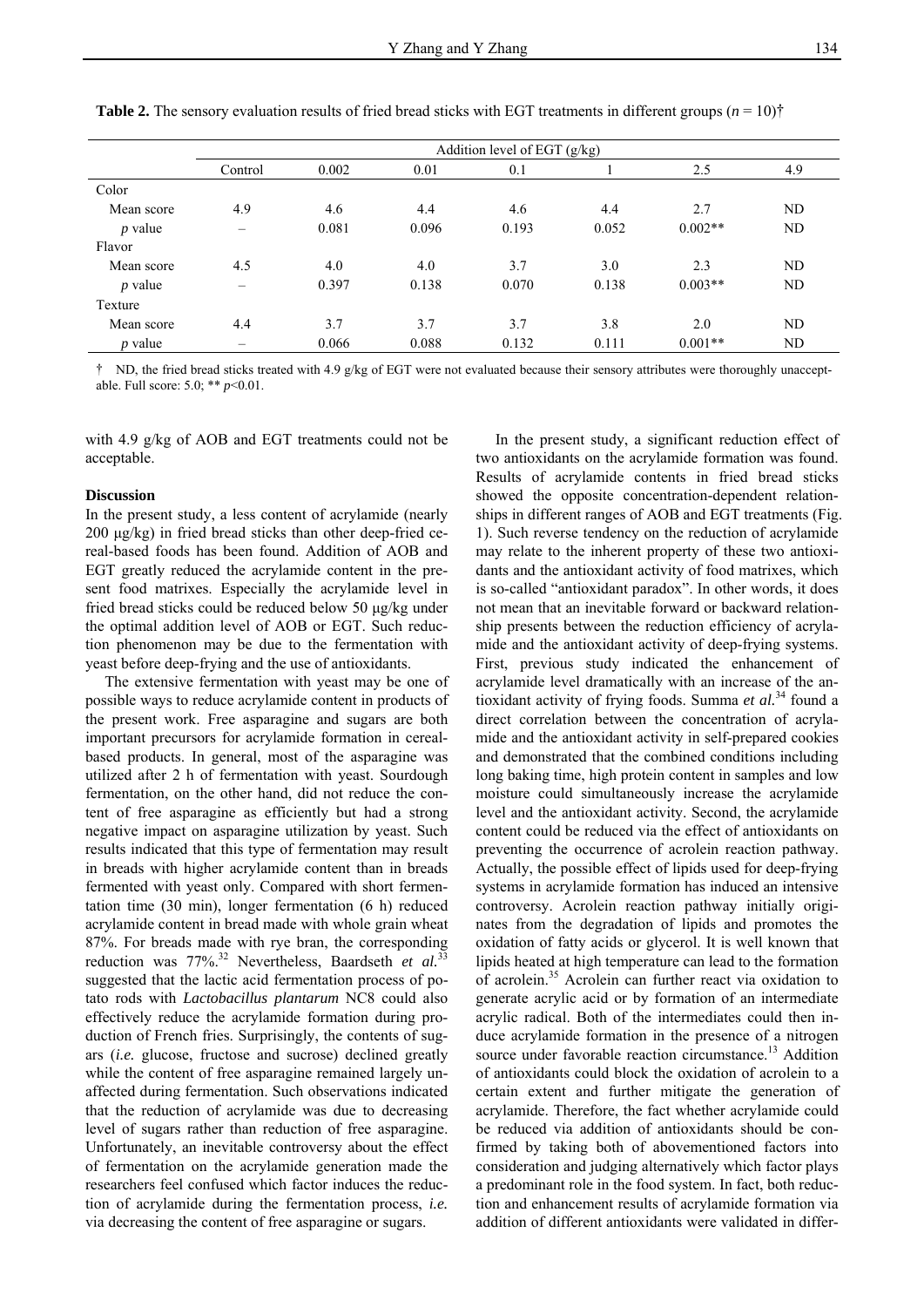ent published researches, which suggested the dual effects of antioxidants on the generation of acrylamide.<sup>36</sup> In the present work, sufficient results demonstrated that fried bread sticks with AOB or EGT treatments have decreasing level of acrylamide compared to the food without any additive treatment.

 Many researches found effective ways to reduce the acrylamide content during heat processing but their sensory evaluation was not reported or not very reasonable, even not acceptable. $37,38$  For instance, the largest decrease of acrylamide content (90%) in crisps was obtained when potato slices were soaked in acetic acid solution for 60 min at 20 °C, and a large reduction of acrylamide content (74%) was also observed after soaking of potato slices in 1% NaOH solution. However, a sour and acerbic taste from both of treatments greatly influenced the appearance as well as the taste and flavor of crisps, which were not sensorially acceptable.<sup>39</sup> In the present work, although the optimal inhibitory rate of acrylamide in fried bread stick samples was a bit lower than some other published methods, the balance between reduction effects and sensory acceptance was well achieved.

#### **Conclusion**

In the present study, experimental results showed that the addition of AOB or EGT could effectively reduce the amounts of acrylamide in fried bread sticks. The optimal way of AOB or EGT treatments could not only effectively achieve the reduction of acrylamide but also remain reasonable sensory attributes. This study could be regarded as an important contribution on the reduction of acrylamide formation in deep-fried foods and Asian cereal breakfast by addition of natural antioxidants. However, the mechanism of acrylamide reduction by AOB still remains to be clarified and will be conducted in due course. The effects of acrylamide reduction on other fried or baked products via the addition of these two antioxidants are necessarily studied further. Meanwhile, the safety of polyphenol components in both AOB and EGT after deep frying will be further considered and evaluated.

#### **Acknowledgements**

We gratefully acknowledged the financial support by National Natural Science Foundation Council of China (Project No. 30540016). We also thank Professor Yiping Ren from Zhejiang Provincial Center for Disease Prevention and Control for his guidance of LC-MS/MS analysis.

#### **References**

- 1. Tareke E, Rydberg P, Karlsson P, Eriksson S, Törnqvist M. Analysis of acrylamide, a carcinogen formed in heated foodstuffs. J Agric Food Chem 2002;50:4998–5006.
- 2. Bull RJ, Robinson M, Laurie RD, Stoner GD, Greisiger E, Meier, JR, Stober J. Carinogenic effects of acrylamide in SENCAR and A/J mice. Cancer Res 1984;44:107–111.
- 3. Bull RJ, Robinson M, Stober JA. Carcinogenic activity of acrylamide in the skin and lung of Swiss-ICR mice. Cancer Lett 1984;24:209–212.
- 4. International Agency for Research on Cancer (IARC). Acrylamide, IARC Monographs on the evaluation for carcinogenic risk for chemicals to humans. Some industrial chemicals, IARC, Lyon, 1994.
- 5. Mucci LA, Sandin S, Bälter K, Adami H-O, Magnusson C, Weiderpass E. Acrylamide intake and breast cancer risk in Swedish women. J Am Med Assoc 2005;293:1326–1327.
- 6. Rice JM. The carcinogenicity of acrylamide. Mutat Res 2005;580:3–20.
- 7. Mottram DS, Wedzicha BL, Dodson AT. Acrylamide is formed in the Maillard reaction. Nature 2002;419:448–449.
- 8. Stadler RH, Blank I, Varga N, Robert F, Hau J, Guy PA, Robert M-C, Riediker S. Acrylamide from Maillard reaction products. Nature 2002;419:449–450.
- 9. Granvogl M, Jezussek M, Koehler P, Schieberle P. Quantitation of 3-aminopropionamide in potatoes – a minor but potent precursor in acrylamide formation. J Agric Food Chem 2004;52:4751–4757.
- 10. Zyzak DV, Sanders RA, Stojanovic M, Tallmadge DH, Eberhart BL, Ewald DK, Gruber DC, Morsch TR, Strothers MA, Rizzi GP, Villagran MD. Acrylamide formation mechanism in heated foods. J Agric Food Chem 2003;51:4782–4787.
- 11. Yaylayan VA, Wnorowski A, Locas CP. Why asparagine needs carbohydrates to generate acrylamide. J Agric Food Chem 2003;51:1753–1757.
- 12. Stadler RH, Verzegnassi L, Varga N, Grigorov M, Studer A, Riediker S, Schilter B. Formation of vinylogous compounds in model Maillard reaction systems. Chem Res Toxicol 2003;16:1242–1250.
- 13. Yasuhara A, Tanaka Y, Hengel M, Shibamoto T. Gas chromatographic investigation of acrylamide formation in browning model systems. J Agric Food Chem 2003;51:3999–4003.
- 14. Stadler RH, Robert F, Riediker S, Varga N, Davidek T, Devaud S, Goldmann T, Hau J, Blank I. In-depth mechanistic study on the formation of acrylamide and other vinylogous compounds by the Maillard reaction. J Agric Food Chem 2004;52:5550–5558.
- 15. Fiselier K, Grob K. Legal limit for reducing sugars in prefabricates targeting 50 g/kg acrylamide in French fries. Eur Food Res Technol 2005;220:451–458.
- 16. Granda C, Moreira RG, Tichy SE. Reduction of acrylamide formation in potato chips by low-temperature vacuum frying. J Food Sci 2004;69:E405–E411.
- 17. Grob K, Biedermann M, Biedermann-Brem S, Noti A, Imhof D, Amrein T, Pfefferle A, Bazzocco D. French fries with less than 100 g/kg acrylamide. A collaboration between cooks and analysts. Eur Food Res Technol 2003;217:185–194.
- 18. Baardseth P, Blom H, Skrede G, Mydland LT, Skrede A, Slinde E. Lactic acid fermentation reduces acrylamide formation and other Maillard reactions in French fries. J Food Sci 2006;71:C28–C33.
- 19. Jung MY, Choi DS, Ju JW. A novel technique for limitation of acrylamide formation in fried and baked corn chips and in French fries. J Food Sci 2003;68:1287–1290.
- 20. Levine RA, Smith RE. Sources of variability of acrylamide levels in cracker model. J Agric Food Chem 2005;53:4410– 4416.
- 21. Bråthen E, Kita A, Knutsen SH, Wicklund T. Addition of glycine reduces the content of acrylamide in cereal and potato products. J Agric Food Chem 2005;53:3259–3264.
- 22. Biedermann M, Noti A, Biedermann-Brem S, Mozzetti V, Grob K. Experiments on acrylamide formation and possibilities to decrease the potential of acrylamide formation in potatoes. Mitt Lebensm Hyg 2002;93:668–687.
- 23. Fernández S, Kurppa L, Hyvönen L. Content of acrylamide decreased in potato chips with addition of a proprietary flovoniod spice mix (Flavomare®) in frying. Inn Food Technol 2003;17:24–26.